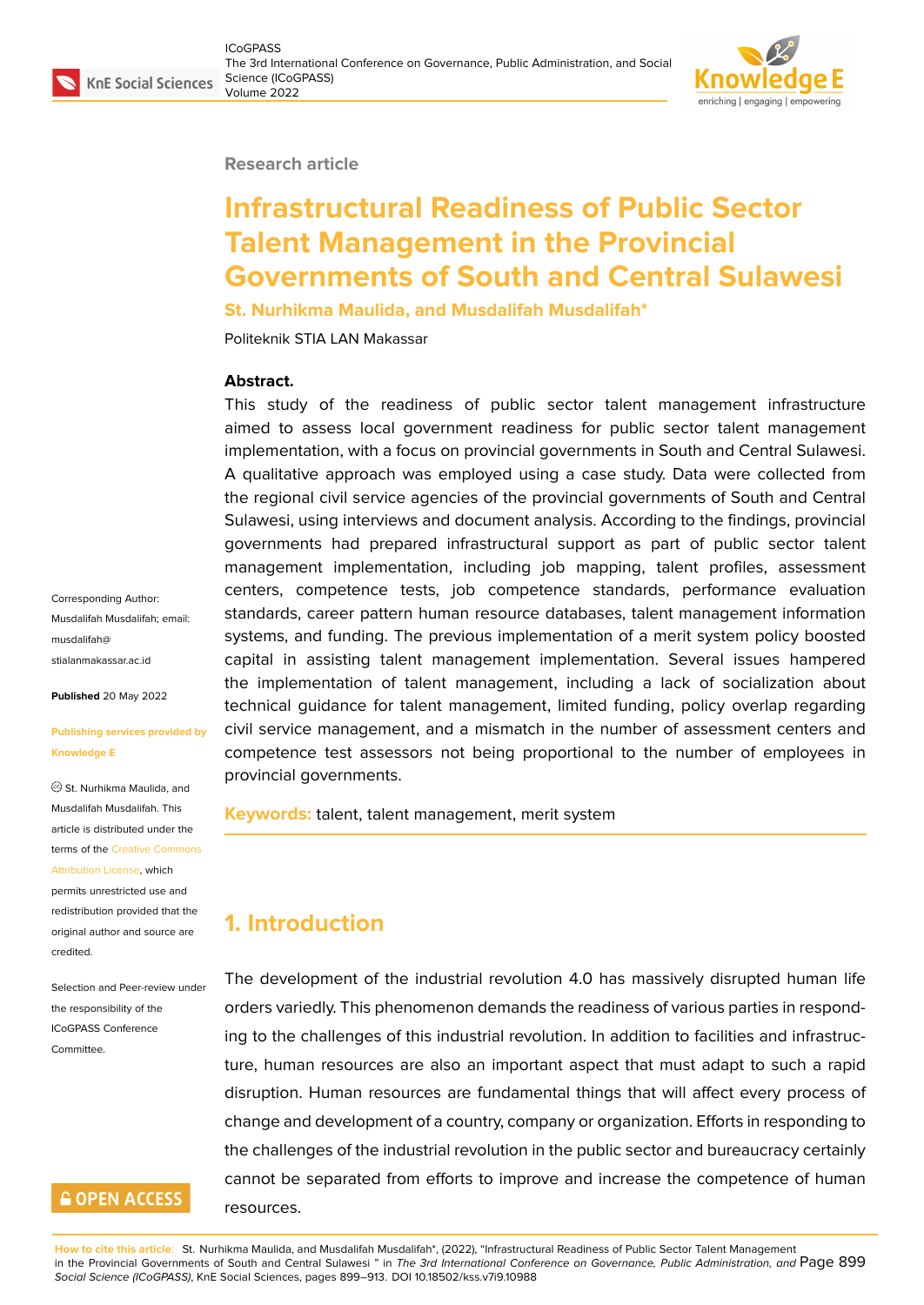**KnE Social Sciences** 



The picture of the quality of human resources in recent years can be seen from several surveys conducted globally. One of the surveys conducted by the results of government effectiveness rate held by the World Bank with indicators of public services quality, Human Resources (HR) of the public civil servant quality, bureaucracy independency from political intervention, policy formulation and implementation quality, and government credibility in public's perspective.



**Figure** 1: Results of the 2019 ASIA Governance Effectiveness Survey.

The results from the mapping shows that the effectiveness of the governance of the Indonesian state is still low when compared to other Asian countries. This data also shows that the need for qualified, creative, innovative human resources that can adapt to the demands of the times has not been optimally achieved. This means that the government must take serious steps in managing and developing public civil servant.civil service human resource.

This seems to have become a special concern for the government which has been stated in the draft of 2020-2024 National Mid National Mid-Term Development Plan (RPJMN). The document explains the existence of 7 (seven) development agendas, one of which focuses on increasing quality and competitive human resources. In addition, the 2019 RPJMN illustrates that not all workers from higher education graduates have the readiness and capacity according to the needs of the world of work. There are disparities in the quality of education between regions, as well as the limited talent available to be trained and work on, are issues that need to be addressed.

As one of the steps taken in dealing with several HR issues at this time, the government is implementing a program known as talent management as an effort to strengthen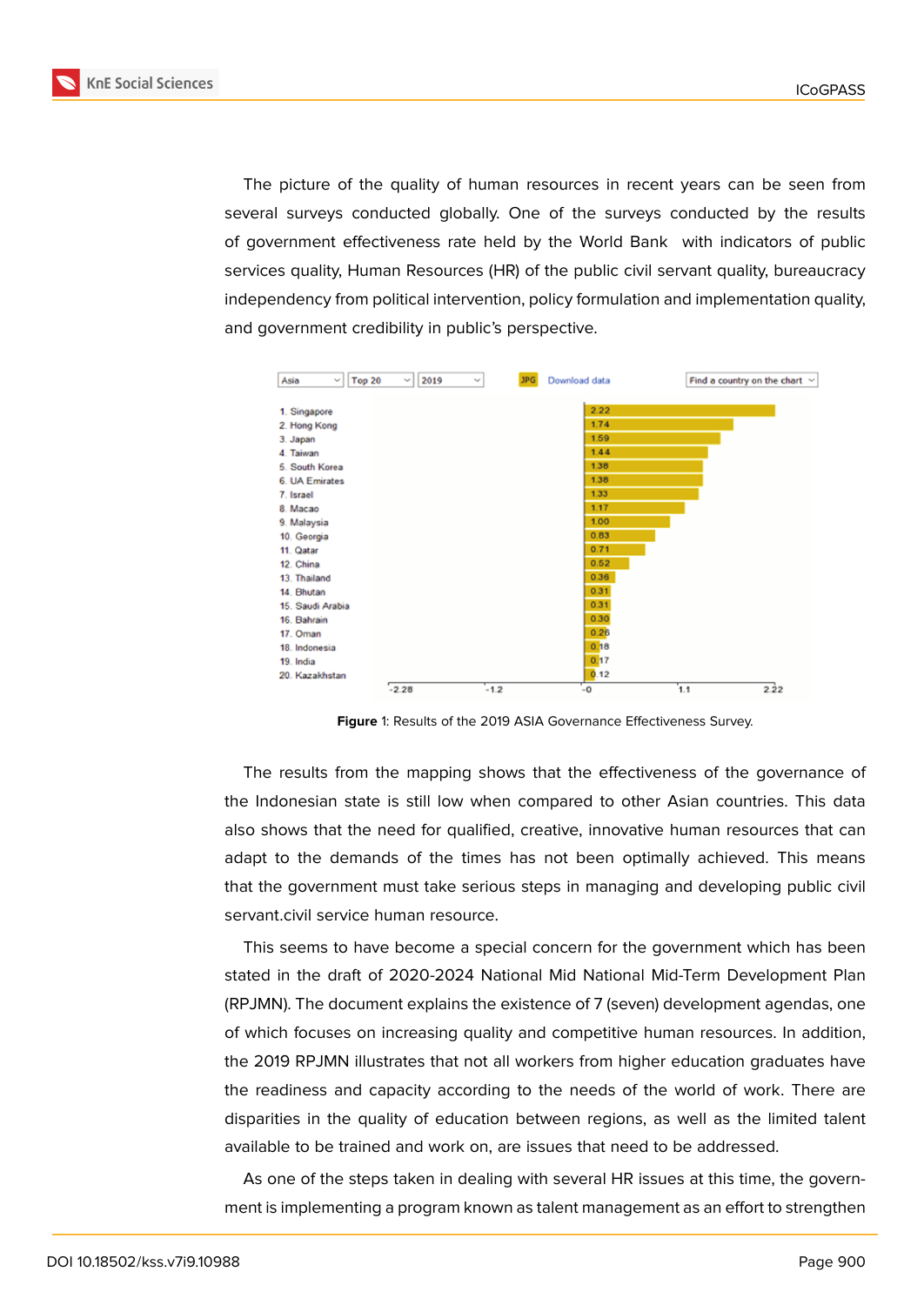the competence, professionalism and competitiveness of Civil Servants (public civil servant). Armstrong [1]suggests that talent management is a process of identifying, developing, recruiting, retaining and disseminating talented employees. In line with this, Ratri [2] emphasized that talent management is a series of integrated activities in the process of managing [h](#page-13-0)igh-performing employees at all levels of the organization with the main components; attracting talent through performance management, learning, talent [r](#page-13-1)eview, and efforts to retain talent through career management which includes career planning, succession planning, and talent engagement.

Talent management was originally a human resource management system that developed in private sector, which has slowly been adopted and replicated in public sector. This can be seen from the issuance of the Regulation of the Minister for Empowerment of State Civil Apparatus and Bureaucratic Reform of the Republic of Indonesia Number 3 of 2020 concerning Civil Servant Talent Management. Based on that regulation, it is explained that agency civil servant talent management is a career management system which includes the stages of acquisition, development, retention, and placement of prioritized talents to occupy target positions based on the highest level of potential and performance through certain mechanisms that are implemented effectively and sustainably to meet the needs central and regional agencies.

The regulation emphasizes that every government agency is required to organize civil servant Agency Talent Management. Therefore preparation efforts are needed in implementing talent management programs. Based on these facts, it is deemed necessary to conduct in-depth research related to the readiness of local governments in the implementation of public sector talent management in terms of infrastructure readiness and the obstacles faced in preparing it.

### **2. Literature Review**

#### **2.1. Definition of Talent Management**

The term of talent management was first introduced by McKinsey & Company in 1997 through a study called "The War Of Talent" on the basis of his concern on the talent and performance aspects of the company. Yarnall [3] suggests that talent management includes the selection and development of employees who are considered talented in the company produced by the company whose talents can be developed to become an investment in the company.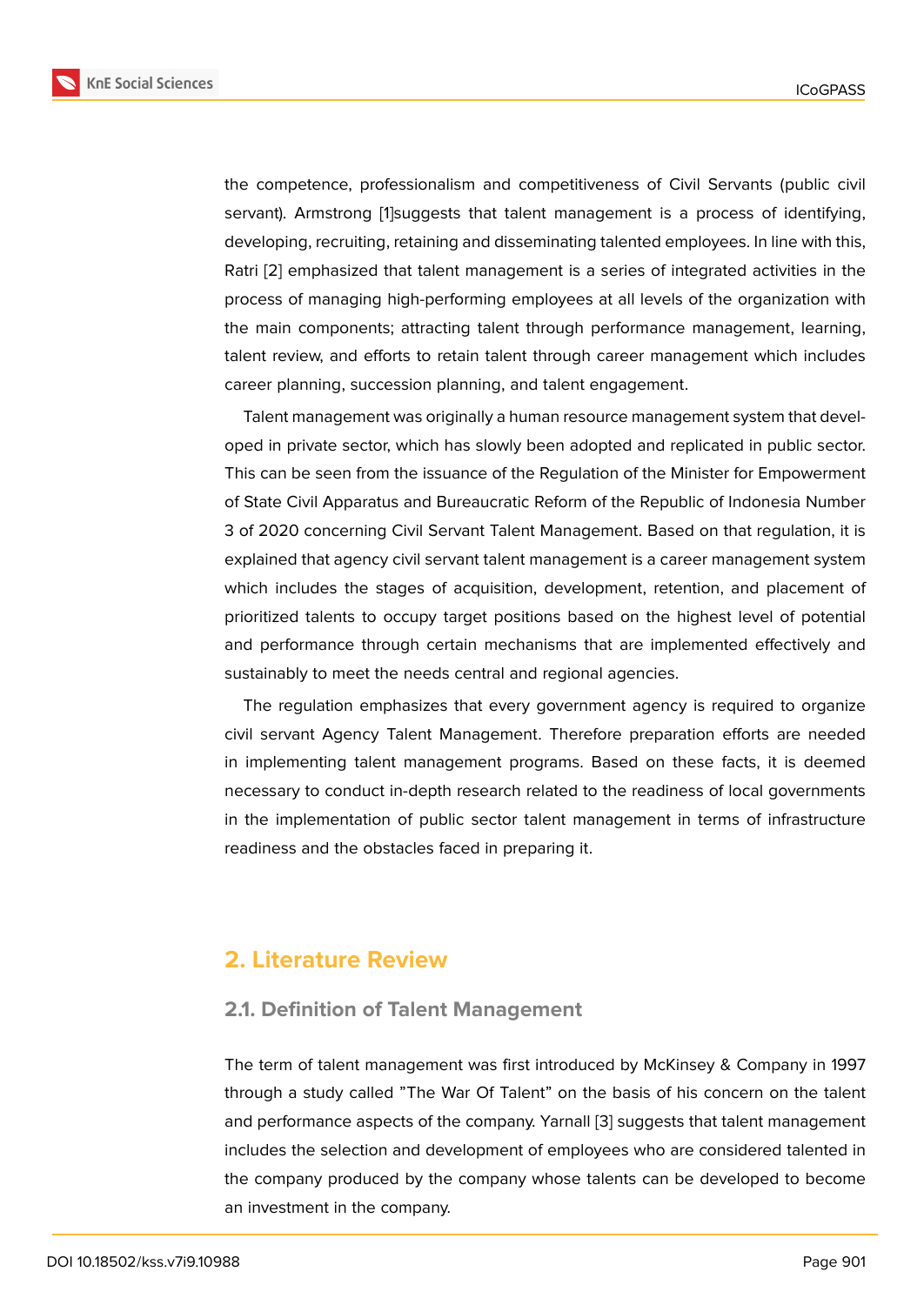Talent management according to Capelli [4] is a process carried out by companies to anticipate and meet the company's needs for human resources, get the right people with the right abilities and skills and put them in the right positions. Today, many organizations, including the local and globa[l](#page-13-2) public and private sectors, are facing a talent war in which companies are vying for the best talent in the labor market. Today and in the future, there are bright prospects for talented individuals to find employment whether in business, industry, government, non-governmental organizations or multinational corporations.

### **2.2. Talent Management Benefits**

The rapid development of the concept of talent management is considered by many practitioners as a more complete and comprehensive concept. Although the concept of talent management originated in the private sector, this concept can also bring benefits and is important for the public sector. The benefits of talent management according to Pella and Inayati [5]are a) the availability of employees who reach their best potential continuously; b) increasing the company's ability to respond to future business challenges; c) increasing the company's ability to enter new market areas; d) increasing the company's abilit[y t](#page-13-3)o move forward ahead of competitors; e) developing public reputation for the company to be a superior place to work; and f) fostering the loyalty of employees who have worked in the company.

Bashori [6] states that talent management is urgent to be applied to the government bureaucracy because retaining talented employees is currently getting increasingly complicated and complex, especially in achieving personal and organizational goals. The result [of](#page-13-4) the public sector talent management development study by Ananthan et al. [7], shows that the government still lacks talented people and struggles to develop talent, and talented people leave the organization despite various investment in talent management programs. The study also shows that year after year the education sys[te](#page-13-5)m does not produce skilled graduates for certain positions or tasks, resulting in talent mismatches. The inability to retain talented people leads to poor innovation and creativity.

From the results of this study, it can be stated that the government's problem is the difficulty of getting talent to contribute highly to the organization. The government needs aggressive improvements and improvements in developing human resources by having higher value-added activities. In addition, civil servants must also try to make improvements and changes in the development and improvement of skills. Therefore,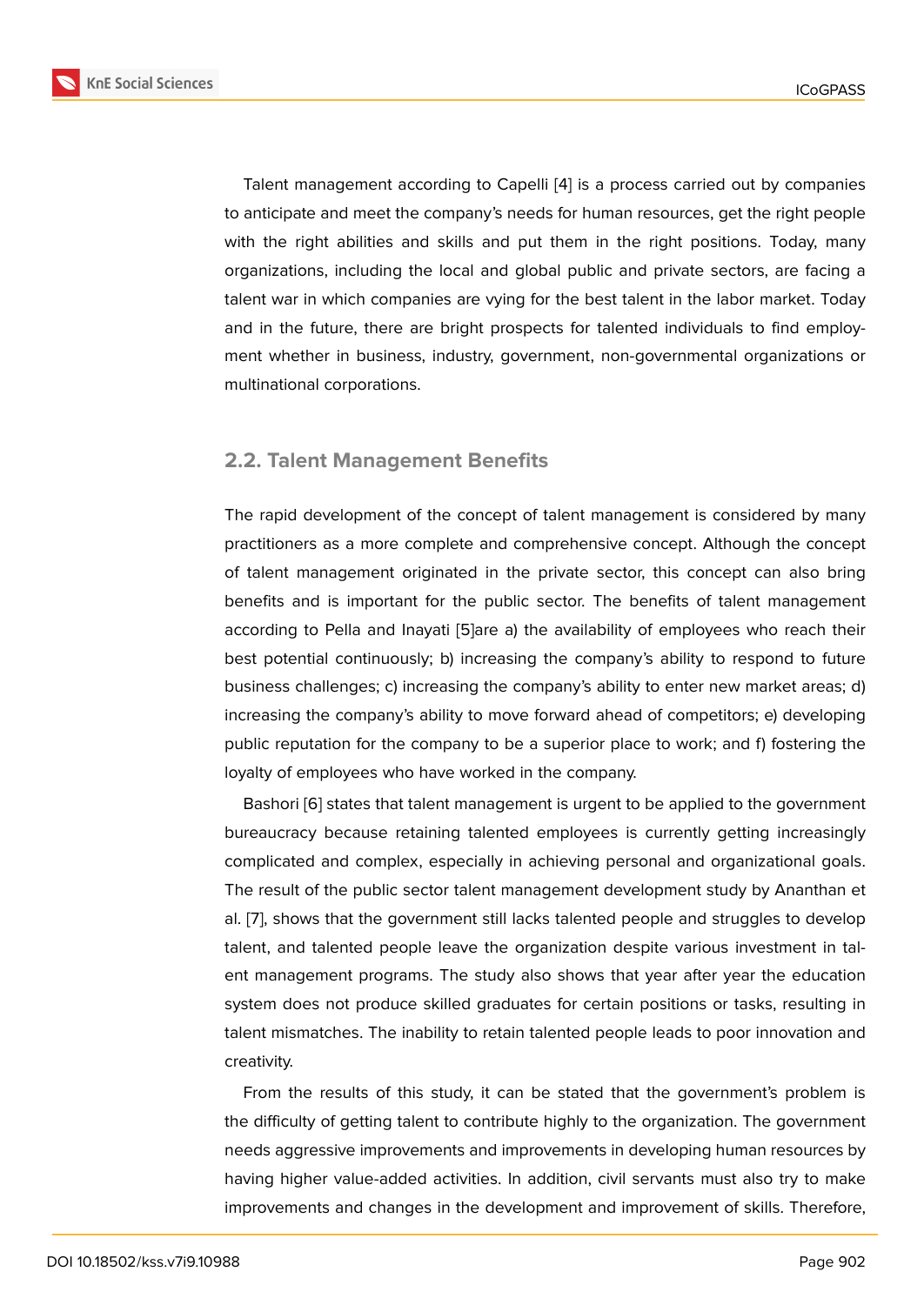it requires high commitment and support from organizational leaders and all staff in developing these qualified employees and retaining them in the organization through a series of strategies to implement talent management successfully as expected [8].

### **2.3. Public Sector Talent Management Strategy**

According to Sobandi [9], the main strategies for implementing talent management in the bureaucratic environment in Indonesia are:

- 1. Implementation o[f](#page-14-0) talent management in stages, but still must have clear milestones. Stages and outputs for each year must be clear and measurable, and set overall implementation targets.
- 2. Cooperating with state companies or private companies in the implementation of talent management.
- 3. Diversify talent management operational policy models in accordance with agency conditions and external challenges. Often the government wants to uniform policies, even though the situation and conditions of agencies and regions are different. As a result, policies cannot be implemented properly.
- 4. Change the mindset and work culture of the bureaucracy regarding the importance of competition, discipline, and performance culture.
- 5. Reforming the bureaucracy, starting from the institutional structure, increasing competence, and redistribution of civil servant. Because without improvements in these aspects, talent management will not work well.
- 6. Strengthening the character of civil servant, especially with the values of public ethics, nationalism, and nationality. The implementation of talent management places great emphasis on professionalism, competence and performance. Meanwhile, in the context of Indonesia, it cannot be separated from national values, nationalism and Indonesian ethics so that on the one hand competence and performance remain a priority, but on the other hand the spirit of nationalism, nationalism and Indonesian ethics is maintained, character strengthening needs to be carried out in the civil servant environment.

Furthermore, according to Wellins, et. al. [10], suggests that to produce effective talent management, the following key components are needed:

1. Clarity between the organization's cur[ren](#page-14-1)t and future business strategies;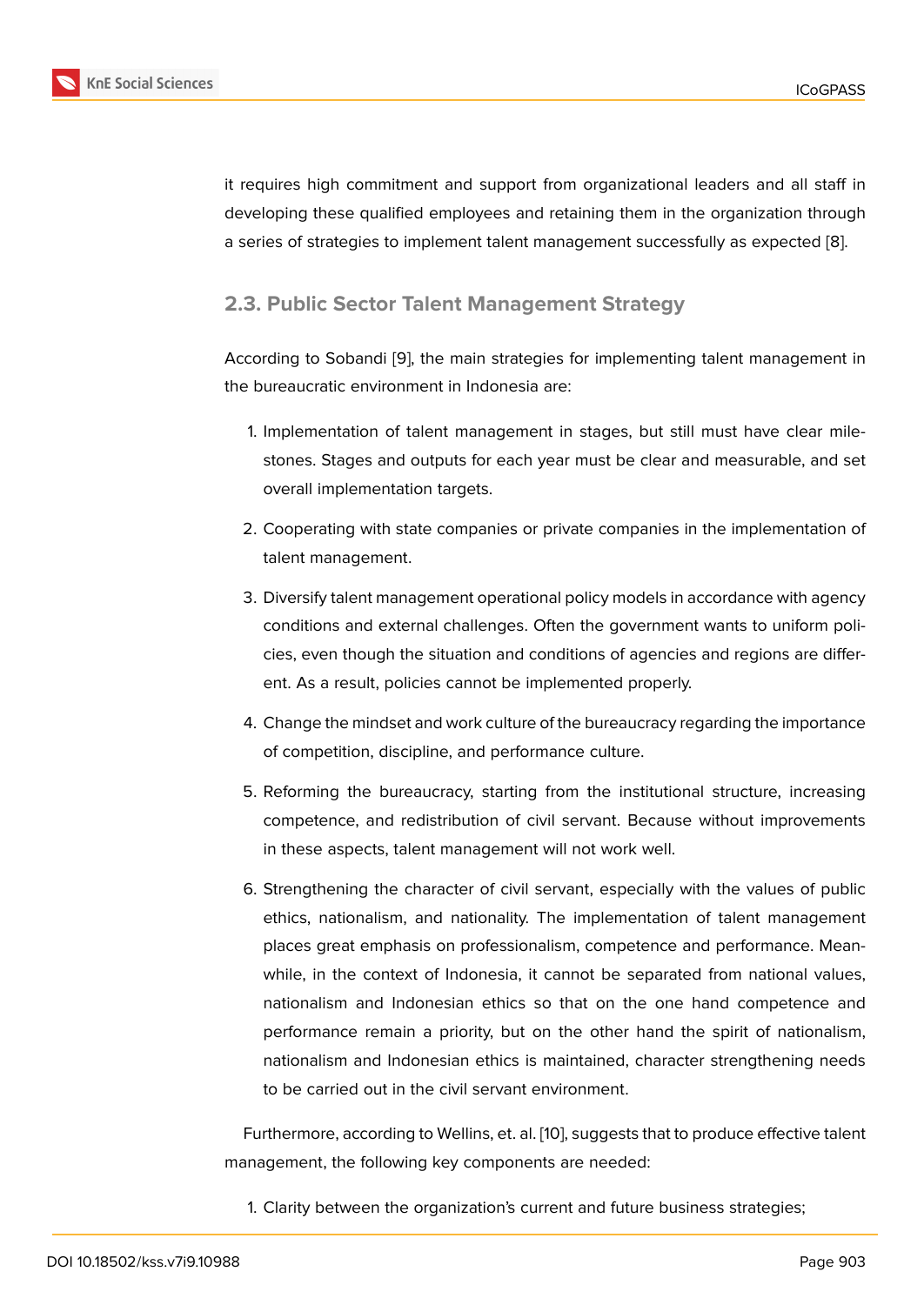

- 2. Identifies the distance between the talent existing with the talent needed to bring business success;
- 3. Existing talent management should also be integrated with business strategy and planning;
- 4. Accurate hiring and promotion decisions;
- 5. Linkages between individual and team goals to achieve common goals and generate clear expectations and feedback to manage performance;
- 6. Develop talent to improve performance in existing positions, as well as availability for transition to the next level;
- 7. Focus not only on the talent strategy itself, but also the elements needed to achieve success;
- 8. Impact on business and measurement of workforce effectiveness during and after implementation.

Talent management is one of the national priorities in supporting the development of quality and competitive Human Resources (HR). The issuance of Regulation of the Minister for Empowerment of State Civil Apparatus and Bureaucratic Reform of the Republic of Indonesia Number 3 of 2020 concerning Civil Servant Talent Management is a guideline/reference for ministries, institutions, and local governments in implementing efforts to accelerate the merit system.

In essence, the goal of civil servant talent management is to improve the achievement of national development strategic goals and improve the quality of public services. In addition, talent management aims to find and prepare the best talent to fill key positions as future leaders and positions that support the organization's core business. To achieve the goal of civil servants talent management, infrastructure support is needed as stated in Regulation of the Minister for Empowerment of State Civil Apparatus and Bureaucratic Reform Regulation of the Minister for Empowerment of State Civil Apparatus and Bureaucratic Reform (PermenpanRB) of the Republic of Indonesia Number 3 of 2020 concerning Civil Servant (ASN) Talent Management article 10 which is used as an element in research to get a picture of the readiness of local governments in implementing talent management. The infrastructure support includes: job mapping, talent profile, assessment center and competency test, competency standard, performance appraisal, career pattern, civil servants talent management team, talent development program, selection committee, HR database, talent management information system, and budget.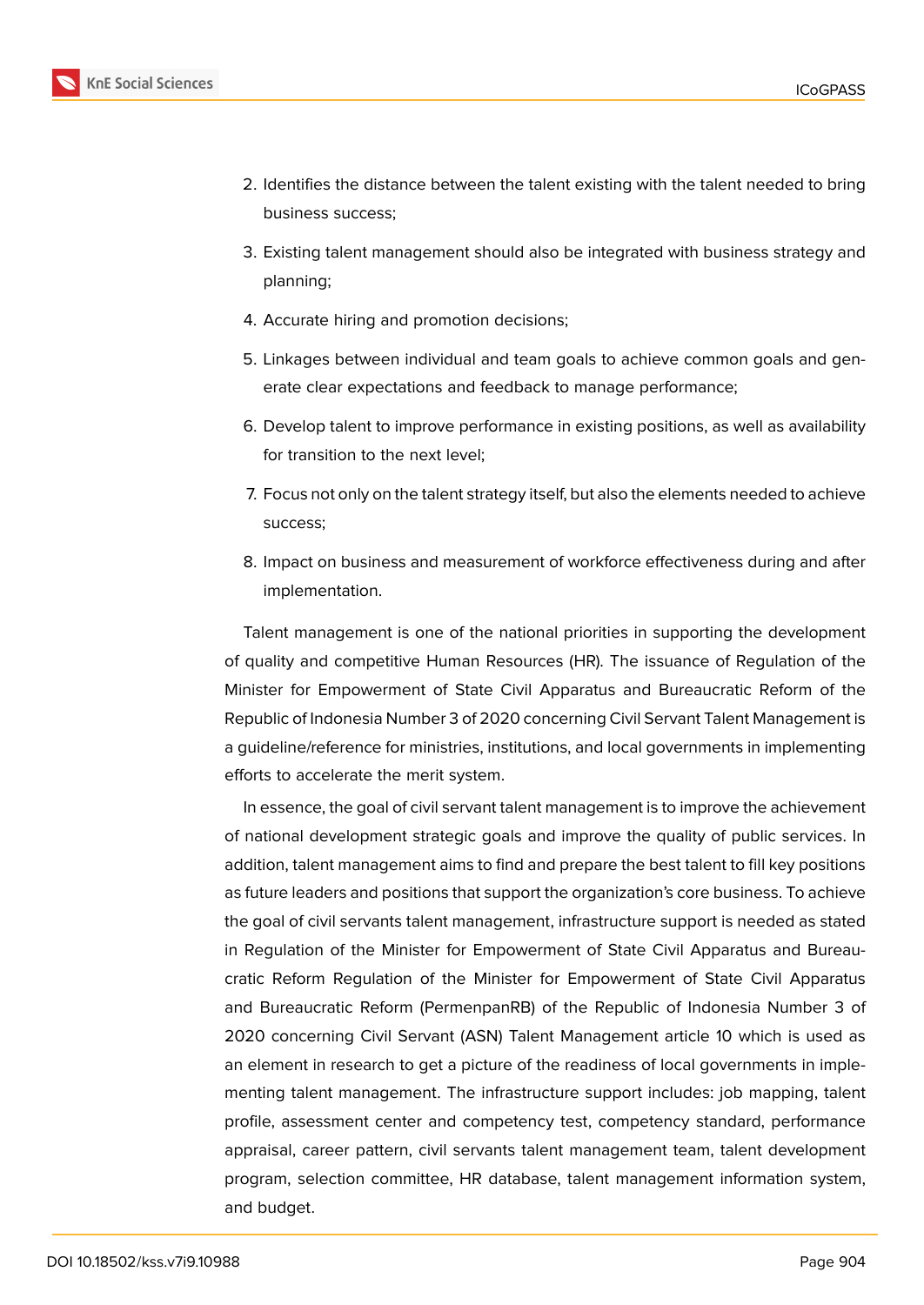

# **3. method**

This research uses a qualitative approach with the type of case study research by conducting in-depth interviews with informants in order to obtain clear information regarding the readiness of talent management infrastructure in the public sector. The information obtained from the field is then processed with reference to themodel, interactive namely data condensation, data display, and conclusion drawing. The selection of research locations is based on provincial government agencies that have implemented a merit system, namely the Provincial Governments of South Sulawesi and Central Sulawesi. The informants in this study were the Secretary of Regional Civil Servant Agency and the Head of the Technical Implementing Unit of Potential Assessment and Competence.

# **4. Results and Discussion**

Purpose of this study is to describe the readiness of the public sector talent management infrastructure in the provincial governments of South Sulawesi and Central Sulawesi. Based on the findings in the field, the Regional Civil Servant Agency of South Sulawesi and Central Sulawesi Provinces have attempted to carry out various preparatory steps in implementing talent management, the preparation of infrastructure support is summarized in the table below:

In table 1, it shows that the Regional Civil Servant Agency of South Sulawesi Province has prepared nine infrastructure supports for the implementation of talent management, and three other infrastructure supports have not been prepared. Furthermore, the Regional Civil Servant Agency of Central Sulawesi Province has prepared six infrastructural supports for the implementation of talent management. The explanation of the research results can be described as follows:

### **4.1. Infrastructure Readiness for Talent Management Support for South and Central Sulawesi**

### **4.1.1. Job Mapping**

Job mapping is an arrangement of positions that is described vertically or horizontally according to the structure of authority, duties, and responsibilities as well as job requirements. The job map describes all existing positions and their positions in the work unit.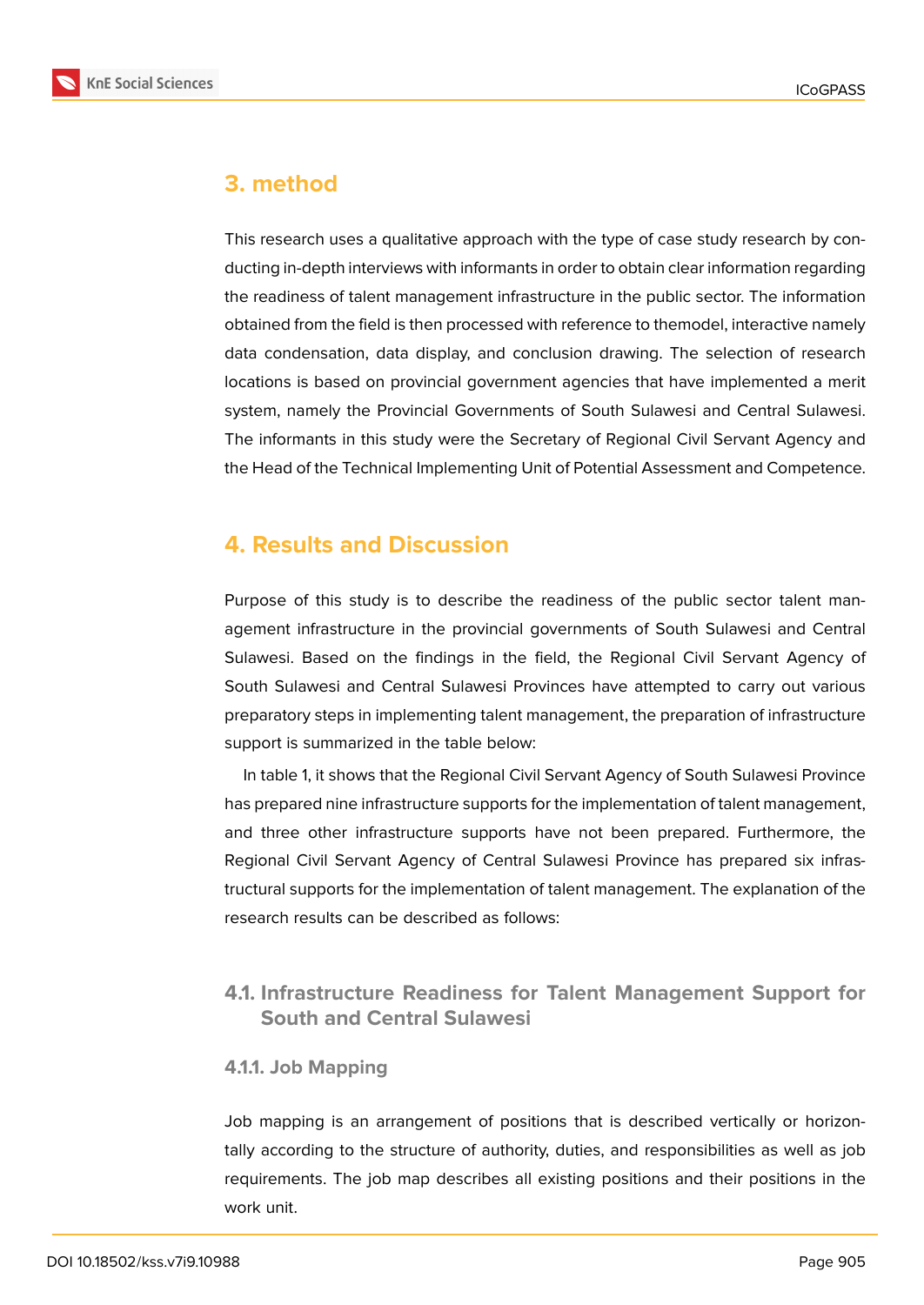| <b>Supporting</b><br><b>Infrastructure</b> | <b>Regional Civil Servant Regional</b><br>Agency<br><b>Sulawesi</b> | of | Civil<br>South Servant Agency of<br><b>Central Sulawesi</b> |    |  |
|--------------------------------------------|---------------------------------------------------------------------|----|-------------------------------------------------------------|----|--|
|                                            | Yes                                                                 | No | <b>Yes</b>                                                  | No |  |
| Job mapping                                |                                                                     |    |                                                             |    |  |
| Talent profile                             |                                                                     |    |                                                             |    |  |
| Assessment center and<br>competency test   |                                                                     |    |                                                             |    |  |
| The job competency<br>standard             |                                                                     |    |                                                             |    |  |
| Performance appraisal                      |                                                                     |    |                                                             |    |  |
| Career pattern                             |                                                                     |    |                                                             |    |  |
| Civil service talent man-<br>agement team  |                                                                     |    |                                                             |    |  |
| Development<br>Talent<br>Program           |                                                                     |    |                                                             |    |  |
| Selection committee                        |                                                                     |    |                                                             |    |  |
| HR database                                |                                                                     |    |                                                             |    |  |
| Talent<br>management<br>information system |                                                                     |    |                                                             |    |  |
| <b>Budget</b>                              |                                                                     |    |                                                             |    |  |

Table 1: Summary of Infrastructure Support Readiness of Regional Civil Servant Agency of South and Central Sulawesi

Job mapping are obtained from the results of Job Analysis and Workload Analysis. Both the Regional Civil Servant Agency of South and Central Sulawesi have made job mapping and used them in making recruitment decisions where the formation of talent candidates is adjusted to the right qualifications according to their main duties and functions in vacant positions.

#### **4.1.2. Talent Profile**

Talent profile according to Kay [11] is an accumulation of track records that describe and visualize one's talents and achievements. This talent profile contains information on rank/class, competence, performance, education, track record, position history, work performance, and other employ[me](#page-14-2)nt records. This is in accordance with the definition of talent profile contained in the Regulation of the Minister of Finance of the Republic of Indonesia Number 60/PMK.01/2016 concerning Talent Management of the Ministry of Finance. Regional Civil Servant Agency of South Sulawesi and Central Sulawesi Provinces has made talent profiles as a follow-up to the implementation of the merit system that has been implemented previously through talent mapping.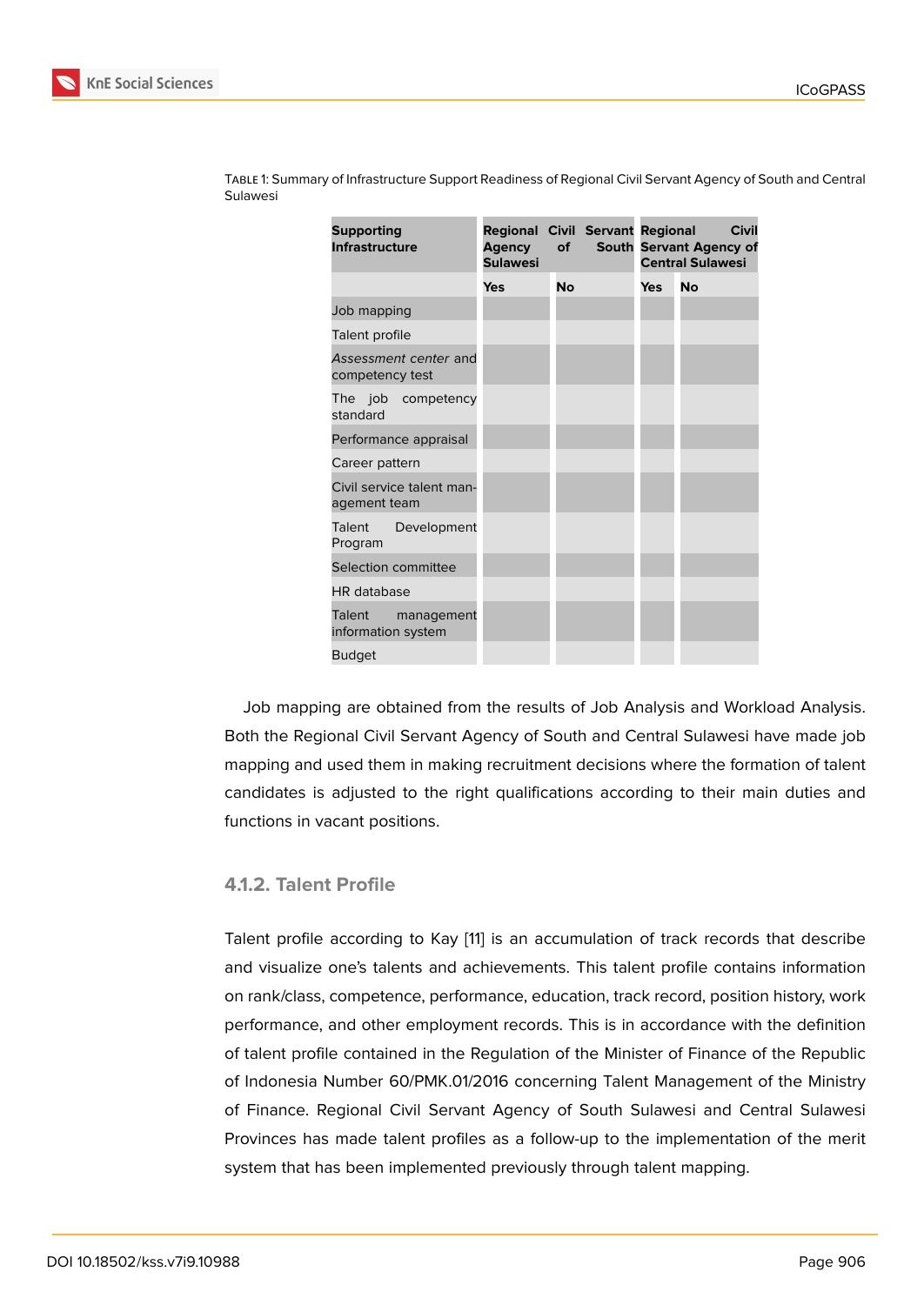

#### **4.1.3. Assesment Center And Competency Test**

Assessment center is a standardized evaluation of individual behavior using various simulations and behavioral test instruments. Through various test materials, personality evaluation instruments and interviews, the trained assessors observe the behavior of the participants/assessors and then provide a final the assessment of assessment and development feedback. In Regulation of the Minister for Empowerment of State Civil Apparatus and Bureaucratic Reform of the Republic of Indonesia Number 3 of 2020 concerning Civil Servant Talent Management, the competency test includes the measurement of Technical Competence, Managerial Competence, and Social Cultural Competence, which is carried out by assessors objectively in the context of talent mapping.

In this case, the Regional Civil Servant Agency of South Sulawesi Province has conducted an assessment center and competency test and has had a special room equipped with various facilities for its implementation and has received an A accreditation from the National Civil Servant Agency of the Republic of Indonesia as a competency assessment agency in Indonesia. Likewise, the Regional Civil Servant Agency of Central Sulawesi Province has also carried out an assessment center and competency test for employees (talent candidate).

### **4.1.4. The Job Competency Standard**

The job competency standard contains a description of the knowledge, skills and behaviors required by an employee in carrying out the duties of the position. Employees who occupy a position must have competence in order to carry out their duties professionally, effectively and efficiently. Regional Civil Servant Agency of South Sulawesi and Central Sulawesi Provinces has compiled competency standards according to Regulation of the Minister for Empowerment of State Civil Apparatus and Bureaucratic Reform Number 38 of 2017 concerning Competency Standards for Civil Servants Positions which contains three required competencies, namely technical, managerial, and socio-cultural competencies. In addition to this regulation, there are also regulations that regulate job competency standards, namely the Regulation of the Minister of Domestic Affairs of the Republic of Indonesia Number 108 of 2017 concerning Government Competencies which contains four required competencies, namely technical, managerial, socio-cultural competencies, and government competencies.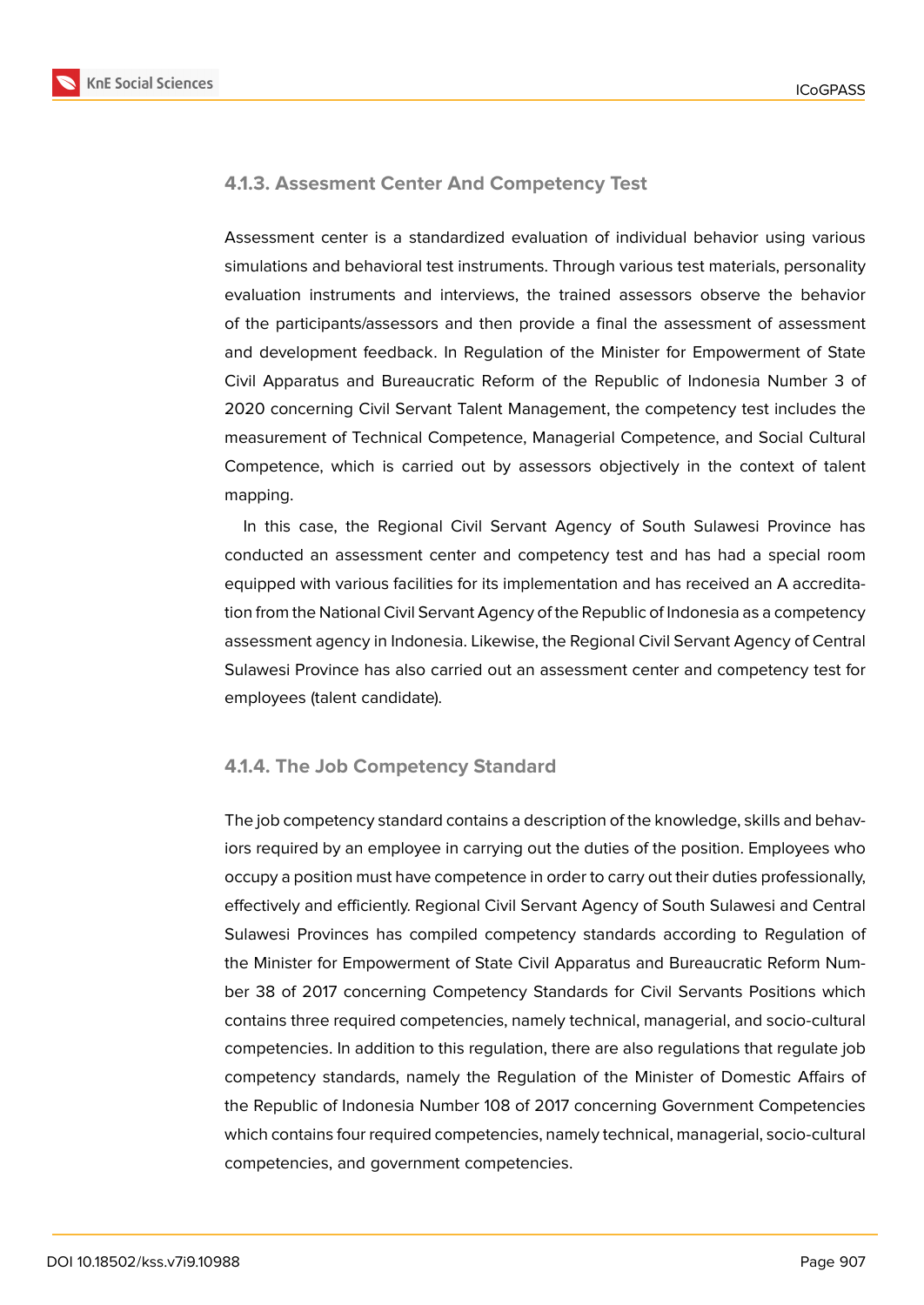#### **4.1.5. Performance Appraisal**

The performance appraisal standard used by the Regional Civil Servant Agency of South and Central Sulawesi uses a nationally established standard, which refers to Government Regulation Number 30 of 2019 concerning Performance Assessment of Civil Servants. Civil servant performance is the work achieved by each Civil servant in the organization/unit in accordance with the Employee Work Target and work behavior.

#### **4.1.6. Career Pattern**

Career Pattern is a pattern of civil servant development that describes the career development path that shows the relationship and harmony between position, rank, education and training, competence, and term of office of a civil servant from the first appointment in a certain position until retirement. Regarding career patterns, the Regional Civil Servant Agency of South Sulawesi Province has not developed a career pattern for employees. Nevertheless, the provincial government remains optimistic and seeks to prepare this infrastructure in the near future and has added or provided a career pattern feature for each talent in their talent management information system as an effort to improve the talent management built. Likewise with the Regional Civil Servant Agency of Central Sulawesi Province, employees have not yet been mapped into career patterns.

Whereas the benefits of talent management are the availability of a clear career pattern and career development opportunities for employees. This career pattern is important in the context of developing employees in appropriate positions.

#### **4.1.7. The HR Database**

Regional Civil Servant Agency of South and Central Sulawesi has managed an employee database through the Employee Management Information System (SIMPEG) which contains information for each employee's profile. This HR database is important because it will be integrated with the talent management information system.

#### **4.1.8. Talent Management Information System**

Kravariti, F., & Johnston, K. [12] suggested that one of the internal factors that influence talent management is the information system. In line with this, the results of research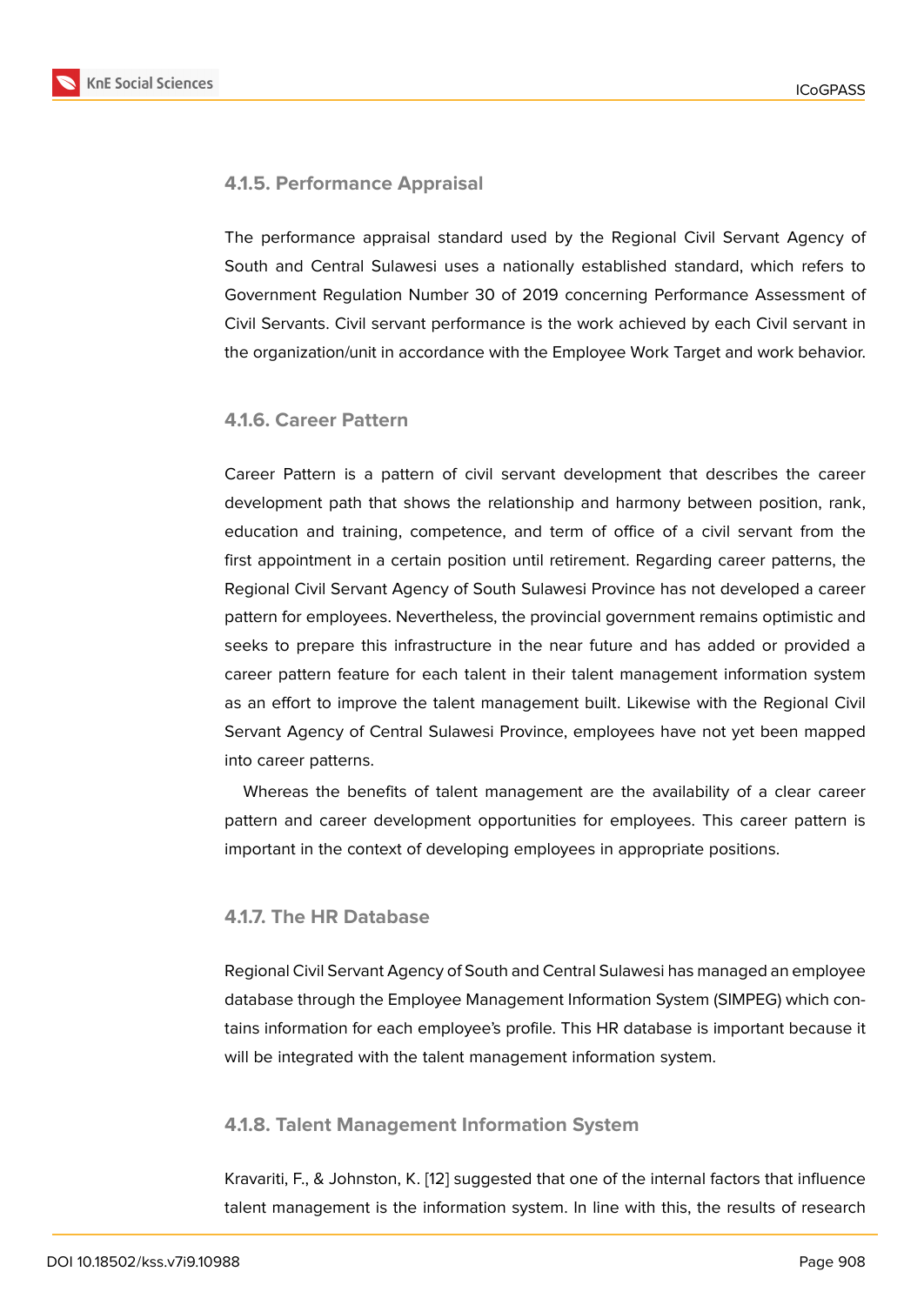conducted by Tufts et al. [13], concluded that information systems facilitate the success of talent management in the public sector.

In relation to the talent management information system, the Regional Civil Servant Agency of South Sulawesi [Pr](#page-14-3)ovince has built a talent management information system in the form of an application called Talent Management Regional Civil Servant Agency of the South Sulawesi. The development of this information system was built independently and in collaboration with Deutsche Gesellschaft für Internationale Zusammenarbeit (GIZ) as a talent management consultant. This is in line with what Sobandi [9] mentioned that the main strategy for implementing talent management in the bureaucratic environment in Indonesia is to collaborate with state companies or private companies in implementing talent management. Cooperation can be done through mentoring, [co](#page-14-0)aching, apprenticeship, and others.

From the results of the information system simulation carried out, it can be seen that the talent management system of the Regional Civil Servant Agency of South Sulawesi Province has integrated all available infrastructure such as talent profiles, performance and potential assessment results and the final result can display the Talent Management Box. Civil servants of the South Sulawesi Provincial Government are mapped in the talent mapping matrix, which consists of nine quadrants, starting from quadrants 1 to 9, which are then grouped into three groups of employees included in the succession plan, namely those from quadrant 9 (nine), 8 (eight), and 7 (seven) who are prepared to occupy the target position within the agency. This is different from the Regional Civil Servant Agency of Central Sulawesi Province which has not yet built a talent management information system.

#### **4.1.9. Budget**

Budget infrastructure support plays an important role in the development of talent management. Meilia [14] asserts that the budget is an important factor for the operation of an organization as well as one of the management control tools. For the Regional Civil Servant Agency of South Sulawesi Province, the talent management program is used as a strategic program a[nd](#page-14-4) is fully accommodated in the regional budget of South Sulawesi Province. It is different with the Central Sulawesi Provincial Government which has not provided a special budget related to the development of agency talent management, but the available budget is only for the implementation of the talent mapping program and the budget has also been diverted for handling COVID-19.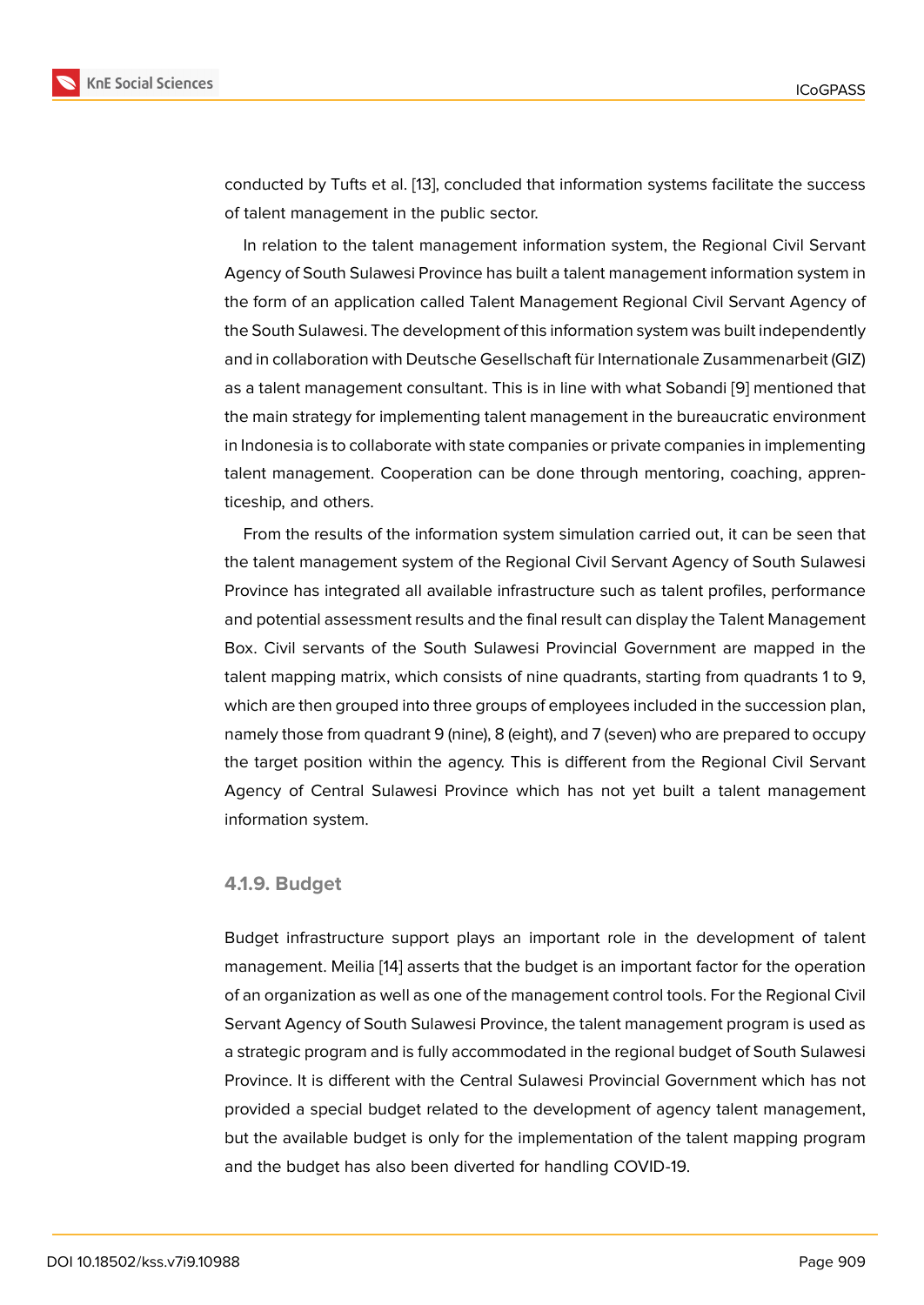### **4.1.10. Constraints to Implementation of Public Sector Talent Management**

Based on the results of the research presented in the previous section, Regional Civil Servant Agency of South Sulawesi and Central Sulawesi face several obstacles in preparing talent management infrastructure support. These constraints are explained as follows:

#### **4.1.11. Limitation of The Number of Assessors (HR)**

The limited number of assessors (HR) where the proportion of assessors with assessors is not balanced so that not all employees within the Regional Civil Servant Agency of South Sulawesi and Central Sulawesi Provinces have followed the assessment and competency test. This also has an impact on the talent profiling process which is only limited to a certain position level. The existence of HR as program manager plays an important role in the sustainability of the organization. This is in line with the statement by Rudito et al. [15], that HR is one of the factors that can support the success of an organization to achieve the goals and business continuity of an organization, both profit and non-profit organizations.

### **4.1.12. Overlapping Regulations**

Regulations regarding the preparation of job competency standards are contained in Regulation of the Minister for Empowerment of State Civil Apparatus and Bureaucratic Reform of the Republic of Indonesia Number 38 of 2017 concerning Civil Servant Position Competency Standards which contain three required competencies, namely technical, managerial, and socio-cultural competencies. namely the Regulation of the Minister of Home Affairs of the Republic of Indonesia Number 108 of 2017 concerning Government Competencies which contains four required competencies, namely technical, managerial, socio-cultural competencies, and government competencies. This difference in regulations is considered by the Regional Civil Servant Agency of South Sulawesi and Central Sulawesi to be difficult and confusing because more adjustments and improvements are needed in preparing competency standards for employee positions.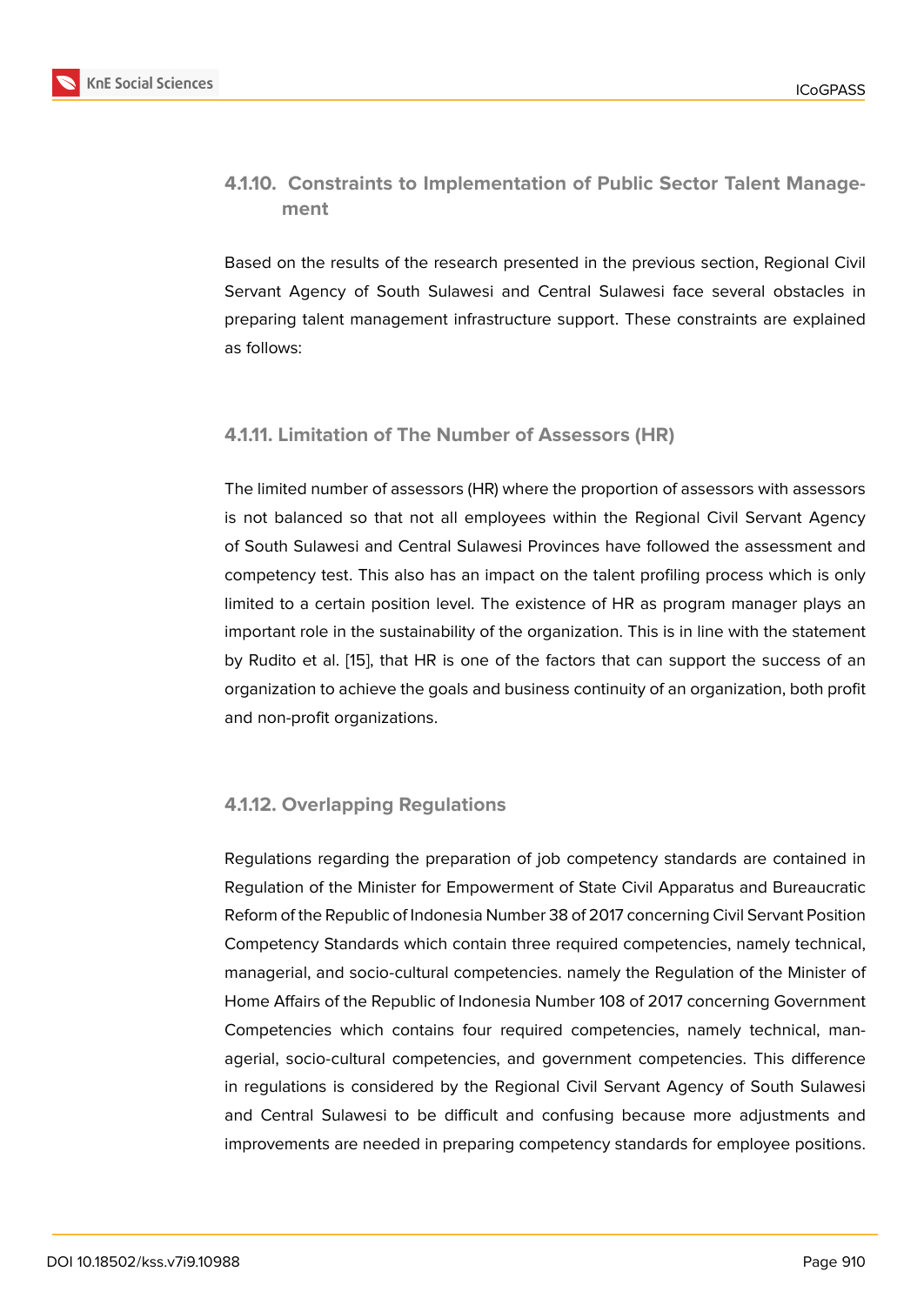#### **4.1.13. Policy Socialization**

Regional Civil Servant Agency of Central Sulawesi Province has never received socialization from the central government regarding technical instructions for implementing ASN talent management in accordance with Regulation of the Minister for Empowerment of State Civil Apparatus and Bureaucratic Reform of the Republic of Indonesia Number 3 of 2020 so that they do not understand the position of career patterns in the application of talent management.

#### **4.1.14. Budget**

Regional Civil Servant Agency of Central Sulawesi Province has not provided a specific budget related to the development of agency talent management, but the available budget is only for the implementation of the talent mapping program and the budget has also been diverted for handling COVID-19. As stated by Boseli, P [16] in his research, that one of the serious obstacles related to talent management in the public sector is budget cuts made by the government on HR investment, including recruitment, selection, training, development, and payments. This can also have [a n](#page-14-5)egative impact on the initiation and investment of talent management because there is no budget to implement this policy. The same thing was also conveyed by Krissetyanti [17] that the limited budget for employee development must be responded to by setting priorities in employee development. With employee mapping, employee development can be carried out more effectively and efficiently in terms of budget.

# **5. Conclusions**

Local governments basically have talent management infrastructure support as a followup to the implementation of previous merit system, which has become a major asset that currently assists in the talent management implementation process. Infrastructure support that has been prepared includes job maps, talent profiles, assessment centers and competency tests, job competency standards, performance appraisal standards, career patterns, human resource databases, talent management information systems and budgets.

The process of implementing talent management collided with several obstacles, including the lack of socialization related to technical guidelines for implementing talent management, limited budget, non-ideal proportions between assessor assessment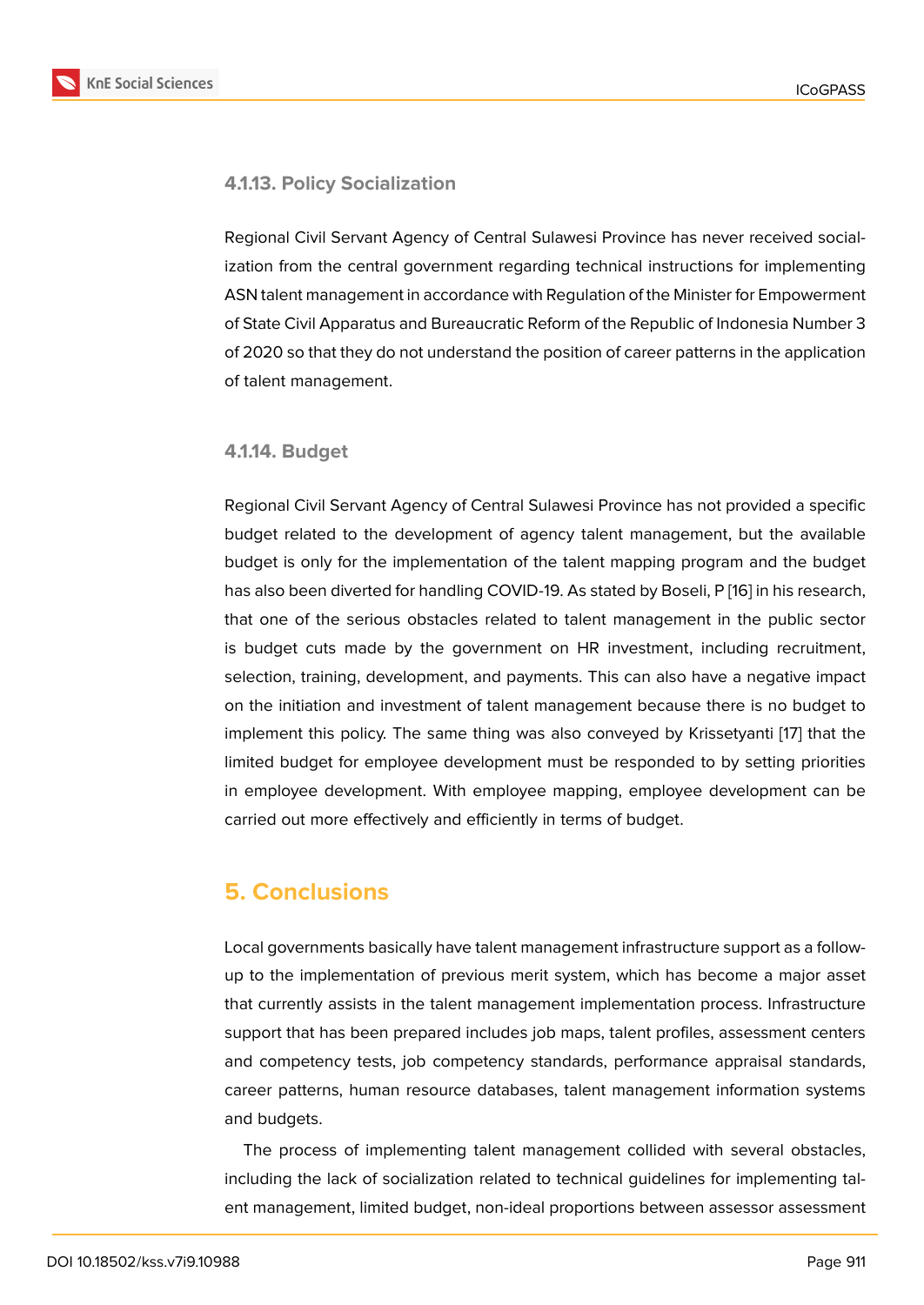

centers and competency tests with the number of employees within the provincial government, overlapping policies and regulations on similar matters from several different policy-making agencies.

# **Acknowledgment**

This research is inseparable from the intervention of various parties, both from the research agency and from the institution where the researcher collects data. The researcher would like to thank the entire academic community of the Politeknik STIA LAN Makassar who has facilitated the completion of this research. In addition, the researchers would like to thank the Regional Civil Servant Agency of South and Central Sulawesi Province who have provided the opportunity for researchers to carry out the process of collecting research data.

### **References**

- <span id="page-13-0"></span>[1] A. M, Strategic Human Resources management: A guide to Action, 4th ed. UK: Kogan Page, 2008.
- <span id="page-13-1"></span>[2] R. Wahyuningtyas, "An Integrated Talent Management System: Challenges for Competitive Advantage," International Business Management, vol. 9, pp. 384–390, 2015, doi: 10.36478/ibm.2015.384.390.
- [3] J. Yarnall, "Maximising The Effectiveness of Talent Pools: A Review of Case Study Literature," Leadership & Organization Development Journal, vol. 32, no. 5, pp. 510– 526, Jan. 2011, doi: 10.1108/01437731111146596.
- <span id="page-13-2"></span>[4] P. C, Talent on Demand. United States: Harvard Business School Publishing, 2008.
- <span id="page-13-3"></span>[5] D. A. Pella and A. Inayati, Talent Management: Mengembangkan SDM untuk Mencapai Pertumbuhan dan Kinerja Prima. Jakarta: Gramedia Pustaka Utama, 2011.
- <span id="page-13-4"></span>[6] K. Bashori, "Manajemen Talenta untuk Mengoptimalkan Produktivitas PNS," Civil Service Journal, vol. 6, no. 2, Art. no. 2 November, 2012, Accessed: Mar. 12, 2022. [Online]. Available: https://jurnal.bkn.go.id/index.php/asn/article/view/95
- <span id="page-13-5"></span>[7] S. Sakthi Ananthan, H. Abdul Manaf, M. Hidayati, and D. Suluh Kusuma Dewi, "The Development of Talent Management in Malaysian Public Sector: A Comprehensive Review," Problems and Perspectives in Management, vol. 17, no. 2, pp. 242–253, 2019, doi: 10.21511/ppm.17(2).2019.18.
- [8] A. Suryanto and M. Darto, "Penerapan Kebijakan Sistem Merit: Praktik Terbaik di Lembaga Administrasi Negara," Jurnal Borneo Administrator, vol. 16, no. 3, Art. no.